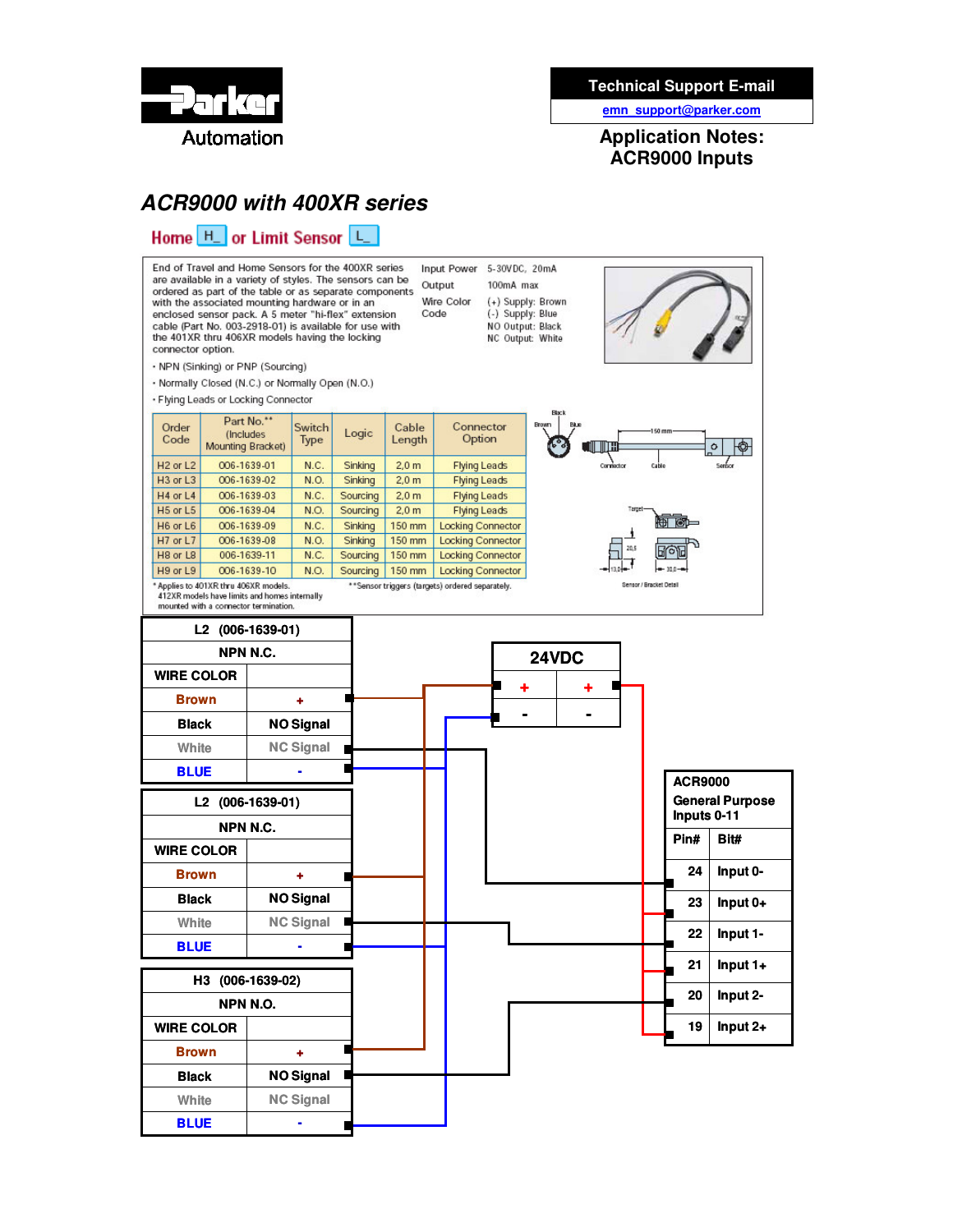

**emn\_support@parker.com**

**Application Notes: ACR9000 Inputs**

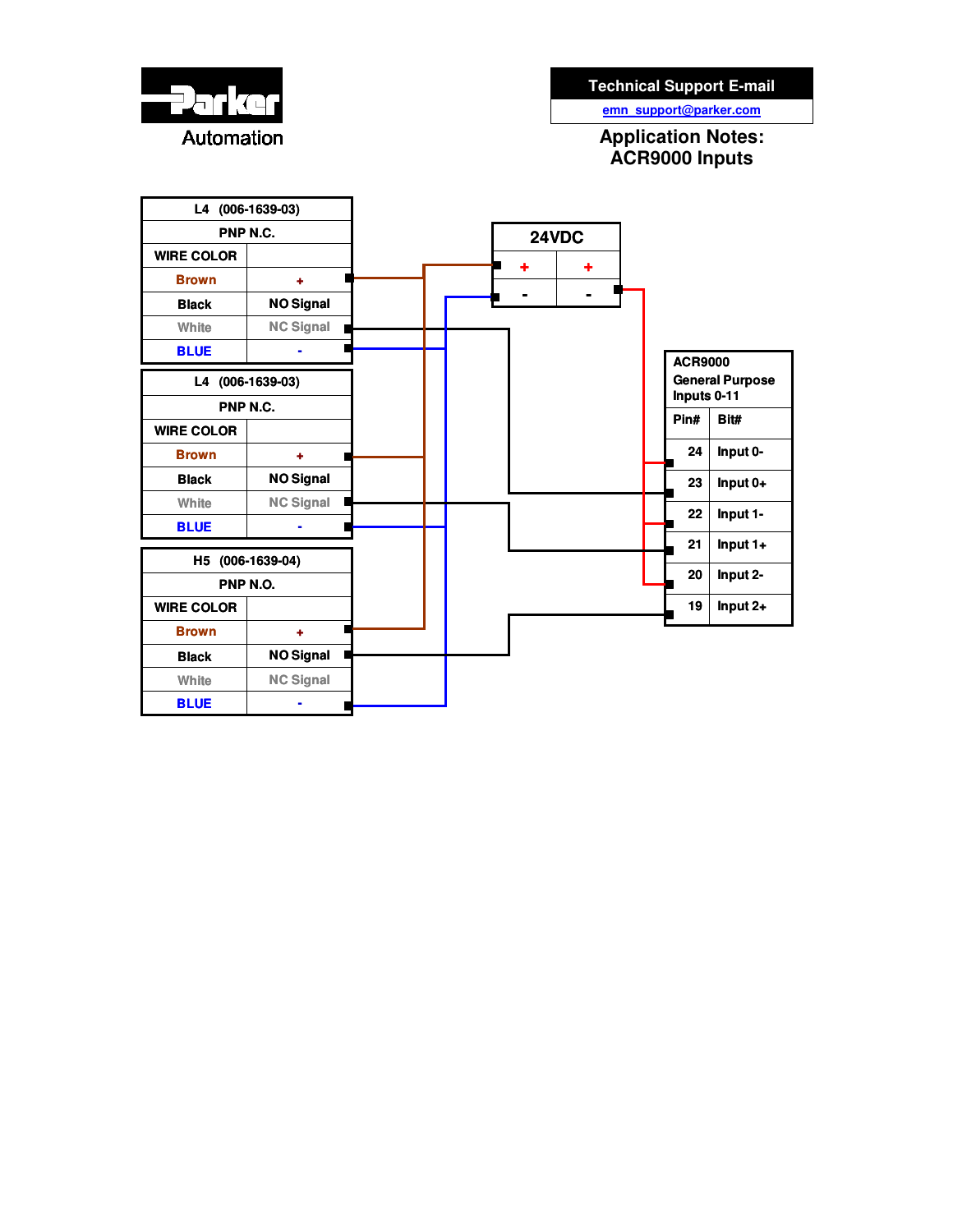

### **Technical Support E-mail**

**emn\_support@parker.com**

**Application Notes: ACR9000 Inputs**

# *ACR9000 with 400LXR*

|                      |                                                                                                                                                                                                                                                            | <b>Home Sensor</b>                                                                                               |  |
|----------------------|------------------------------------------------------------------------------------------------------------------------------------------------------------------------------------------------------------------------------------------------------------|------------------------------------------------------------------------------------------------------------------|--|
|                      |                                                                                                                                                                                                                                                            | H1<br>None-Free Travel (only)                                                                                    |  |
|                      | <b>Limit and Home Sensor Specifications</b>                                                                                                                                                                                                                | H2<br>N.C. Current Sinking                                                                                       |  |
| <b>Description</b>   | <b>Specification</b>                                                                                                                                                                                                                                       | H <sub>3</sub><br>N.O. Current Sinking                                                                           |  |
| <b>Input Power</b>   | +5 to +24 VDC 60 mA (20 mA per sensor)                                                                                                                                                                                                                     | H <sub>4</sub><br>N.C. Current Sourcing<br>N.O. Current Sourcing H5                                              |  |
| Output               | Output form is selectable with product:<br><b>Normally Closed Current Sinking</b><br><b>Normally Open Current Sinking</b><br><b>Normally Closed Current Sourcing</b><br><b>Normally Open Current Sourcing</b><br>All types Sink or Source maximum of 50 mA | <b>Limit Sensor</b><br>L1<br>None-Free Travel (only)<br>L2<br>N.C. Current Sinking<br>L3<br>N.O. Current Sinking |  |
| <b>Repeatability</b> | Limits: +/- 10 microns (unidirectional)<br>Home: See Z channel specifications                                                                                                                                                                              | L4<br>N.C. Current Sourcing<br>L5<br>N.O. Current Sourcing                                                       |  |